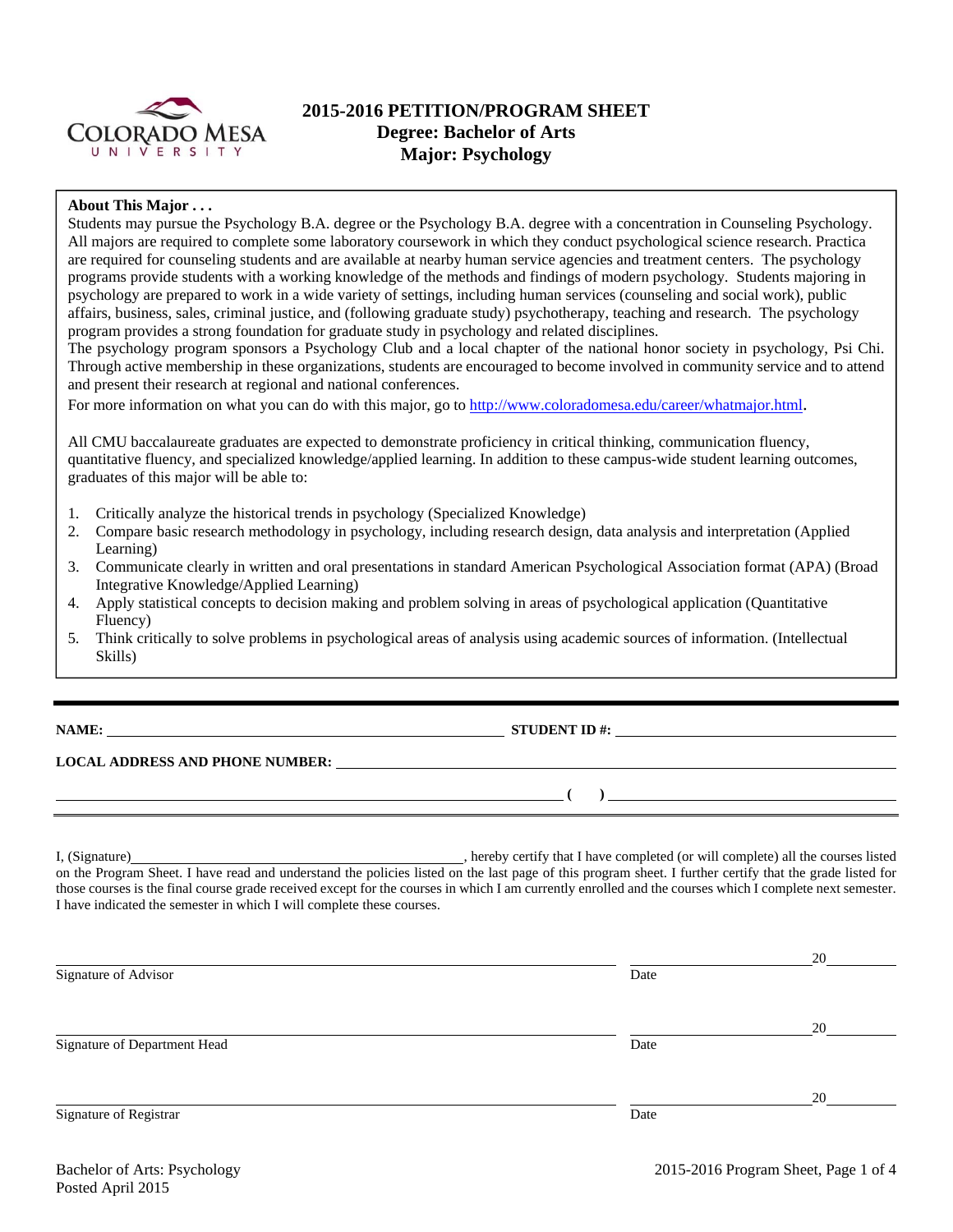#### **DEGREE REQUIREMENTS:**

- 120 semester hours total (Students must complete a minimum of 30 of the last 60 hours of credit at CMU, with at least 15 semester hours in major discipline courses numbered 300 or higher).
- 40 upper division credits (A minimum of 15 taken at the 300-400 course levels within the major at CMU).
- 2.00 cumulative GPA or higher in all CMU coursework
- 2.00 cumulative GPA or higher in coursework toward the major content area
- Pre-collegiate courses (usually numbered below 100) cannot be used for graduation.
- When filling out the program sheet a course can be used only once.
- A student must follow the CMU graduation requirements either from 1) the program sheet for the major in effect at the time the student officially declares a major; or 2) a program sheet for the major approved for a year subsequent to the year during which the student officially declares the major and is approved for the student by the department head. Because a program may have requirements specific to the degree, the student should check with the faculty advisor for additional criteria. It is the student's responsibility to be aware of, and follow, all requirements for the degree being pursued. Any exceptions or substitutions must be approved by the student's faculty advisor and Department Head.
- Essential Learning Capstone should be completed between 45 and 75 hours.
- See the "Undergraduate Graduation Requirements" in the for additional graduation information.

**ESSENTIAL LEARNING REQUIREMENTS** (31 semester hours): See the current catalog for a list of courses that fulfill the requirements below. If a course is an Essential Learning option and a requirement for your major, you must use it to fulfill the major requirement and make a different selection for the Essential Learning requirement.

| Course No Title                                                                                                                                                                                                                |                    | Sem.hrs Grade Term/Trns |
|--------------------------------------------------------------------------------------------------------------------------------------------------------------------------------------------------------------------------------|--------------------|-------------------------|
| <b>English</b> (6 semester hours, must receive a grade of "C" or better and<br>must be completed by the time the student has 60 semester hours.)<br><b>ENGL 111 English Composition</b><br><b>ENGL 112 English Composition</b> | 3<br>$\mathcal{E}$ |                         |
| Math MATH 110 or higher (3 semester hours, must receive a grade of<br>"C" or better, must be completed by the time the student has 60 semester<br>hours.)                                                                      |                    |                         |
| <b>Humanities</b> (3 semester hours)                                                                                                                                                                                           |                    |                         |
| <b>Social and Behavioral Sciences (6 semester hours)</b><br>the control of the control of the control of the control of the control of                                                                                         |                    |                         |
| <b>Natural Sciences</b> (7 semester hours, one course must include a lab)<br><u> 1980 - Antonio Alemania, prima postala de la provincia de la provincia de la provincia de la provincia de la</u>                              |                    |                         |
|                                                                                                                                                                                                                                |                    |                         |
| <b>History</b> (3 semester hours)<br><b>HIST</b><br><u> 1982 - Andrea Albert III, poet e posterior de la provincia de la provincia de la provincia de la provincia de</u>                                                      |                    |                         |
| <b>Fine Arts</b> (3 semester hours)                                                                                                                                                                                            |                    |                         |

Course No Title Sem.hrs Grade Term/Trns

#### **WELLNESS REQUIREMENT** (2 semester hours)

| <b>KINE 100</b> | Health and Wellness                                                        |  |
|-----------------|----------------------------------------------------------------------------|--|
| KINA 1          | the control of the control of the control of the control of the control of |  |
|                 | <b>ESSENTIAL LEARNING CAPSTONE</b> (4 semester hours)                      |  |
| <b>ESSL 290</b> | <b>Maverick Milestone</b>                                                  |  |
|                 | (see English $&$ math pre-reqs) 3                                          |  |
| <b>ESSL 200</b> | Essential Speech (co-requisite) 1                                          |  |

**PSYCHOLOGY MAJOR REQUIREMENTS** (59 semester hours) Must pass all courses with a grade of "C" or higher. To continue in the program and eventually graduate as psychology majors a student must earn, within no more than three attempts, at least a grade of "C" in the major requirements.

| <b>FOUNDATION COURSES</b> (6 semester hours) Two consecutive    |  |  |
|-----------------------------------------------------------------|--|--|
| $\mathbf{1}$ and $\mathbf{1}$ and $\mathbf{1}$ and $\mathbf{1}$ |  |  |

classes in the **same** foreign language.

| FІ |  |  |  |  |
|----|--|--|--|--|
| FІ |  |  |  |  |
|    |  |  |  |  |

| <b>Psychology Core</b> (20 semester hours) |                               |   |  |  |  |  |  |
|--------------------------------------------|-------------------------------|---|--|--|--|--|--|
| <b>PSYC</b> 150                            | General Psychology            | 3 |  |  |  |  |  |
| <b>PSYC 201</b>                            | Orientation to the Psychology |   |  |  |  |  |  |
|                                            | Major                         | 3 |  |  |  |  |  |
| <b>STAT 215</b>                            | Statistics for Social &       |   |  |  |  |  |  |
|                                            | <b>Behavioral Sciences</b>    |   |  |  |  |  |  |
| <b>PSYC 216</b>                            | Research                      |   |  |  |  |  |  |
|                                            | Methods in Psychology         | 3 |  |  |  |  |  |
| <b>PSYC 216L</b>                           | Research Methods in           |   |  |  |  |  |  |
|                                            | Psychology Lab                |   |  |  |  |  |  |
| <b>PSYC 414</b>                            | History of                    |   |  |  |  |  |  |
|                                            | Psychology                    | 3 |  |  |  |  |  |
|                                            |                               |   |  |  |  |  |  |
| <b>PSYC</b> 416                            | Memory & Cognition            | 3 |  |  |  |  |  |
|                                            |                               |   |  |  |  |  |  |

#### **Psychology Electives** (Total Psychology Electives must equal 33 Semester Hours)

| At least one course from each of the following three Areas: |  |
|-------------------------------------------------------------|--|
| Dovelopmental Area                                          |  |

| <b>Developmental Area</b>   |                                                                   |   |  |
|-----------------------------|-------------------------------------------------------------------|---|--|
| <b>PSYC 310</b>             | Child Psychology                                                  | 3 |  |
| <b>PSYC 330</b>             | Psychology of Adolescence &                                       |   |  |
|                             | <b>Emerging Adulthood</b>                                         | 3 |  |
| <b>PSYC 350</b>             | Psychology of Adulthood                                           | 3 |  |
|                             | <b>Personality/Social Area</b>                                    |   |  |
| <b>PSYC 320</b>             | Social Psychology                                                 | 3 |  |
| <b>PSYC 370</b>             | Cross-Cultural Psychology                                         | 3 |  |
| <b>PSYC 401</b>             | <b>Sport Psychology</b>                                           | 3 |  |
| <b>PSYC 411</b>             | Human Sexuality                                                   | 3 |  |
| <b>PSYC 420</b>             | Personality                                                       | 3 |  |
| <b>PSYC 435</b>             | <b>Applied Social Psychology</b>                                  | 3 |  |
| <b>Neuropsychology Area</b> |                                                                   |   |  |
| <b>PSYC 410</b>             | Drugs & Human Behavior                                            | 3 |  |
| <b>PSYC 422</b>             | Sensation & Perception                                            | 3 |  |
| <b>PSYC 430</b>             | Biopsychology                                                     | 3 |  |
|                             | Psychology electives must include at least 12 semester hours from |   |  |
| the following:              |                                                                   |   |  |
| <b>PSYC 300</b>             | <b>Health Psychology</b>                                          | 3 |  |
| <b>PSYC 314</b>             | Psychology of Learning                                            | 3 |  |
| <b>PSYC 335</b>             | Psychology of Women                                               | 3 |  |
| <b>PSYC 340</b>             | Abnormal Psychology                                               | 3 |  |
| <b>PSYC 380</b>             | Comparative Psychology                                            | 3 |  |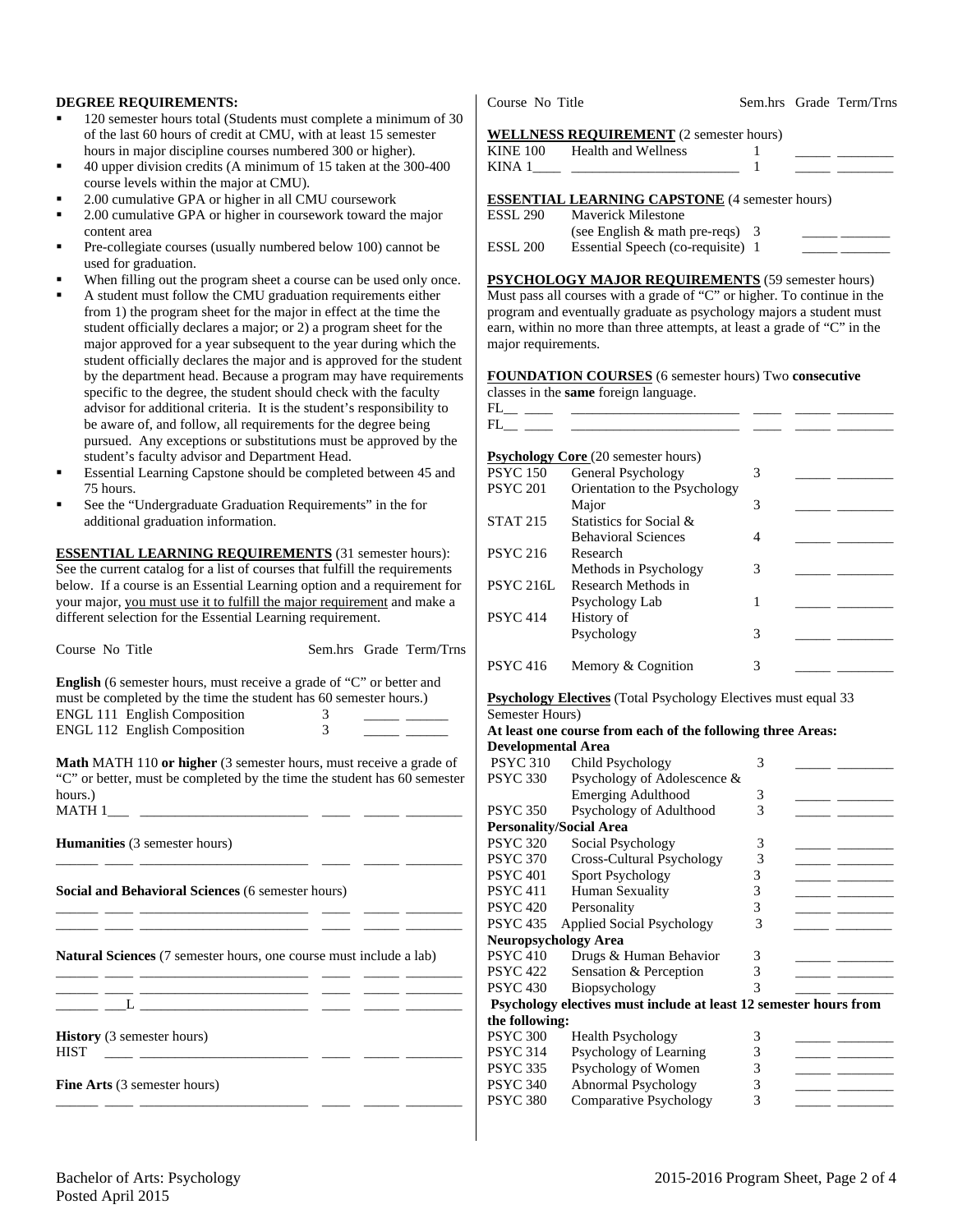| Course No Title                                                                                       |                                                                                                                                                                                    |             | Sem.hrs Grade Term/Trns | Course No Title |  |  | Sem.hrs Grade Term/Trns |
|-------------------------------------------------------------------------------------------------------|------------------------------------------------------------------------------------------------------------------------------------------------------------------------------------|-------------|-------------------------|-----------------|--|--|-------------------------|
| PSYC 396/496 Topics (1-3)<br><b>PSYC 400</b><br><b>PSYC</b> 412<br><b>PSYC</b> 425<br><b>SOCI 410</b> | PSYC 395/495 Independent Study (1-3)<br><b>Psychological Testing</b><br>Industrial and Organizational<br>Psychology<br>Forensic Psychology<br>Death, Dying & Bereavement           | ◠<br>h<br>3 |                         |                 |  |  |                         |
| <b>SOCI 497</b><br>(24 semester hours)                                                                | Structured Research (1-6)<br>Electives (All college level courses appearing on your final transcript,<br>not listed above that will bring your total semester hours to 120 hours.) |             |                         |                 |  |  |                         |